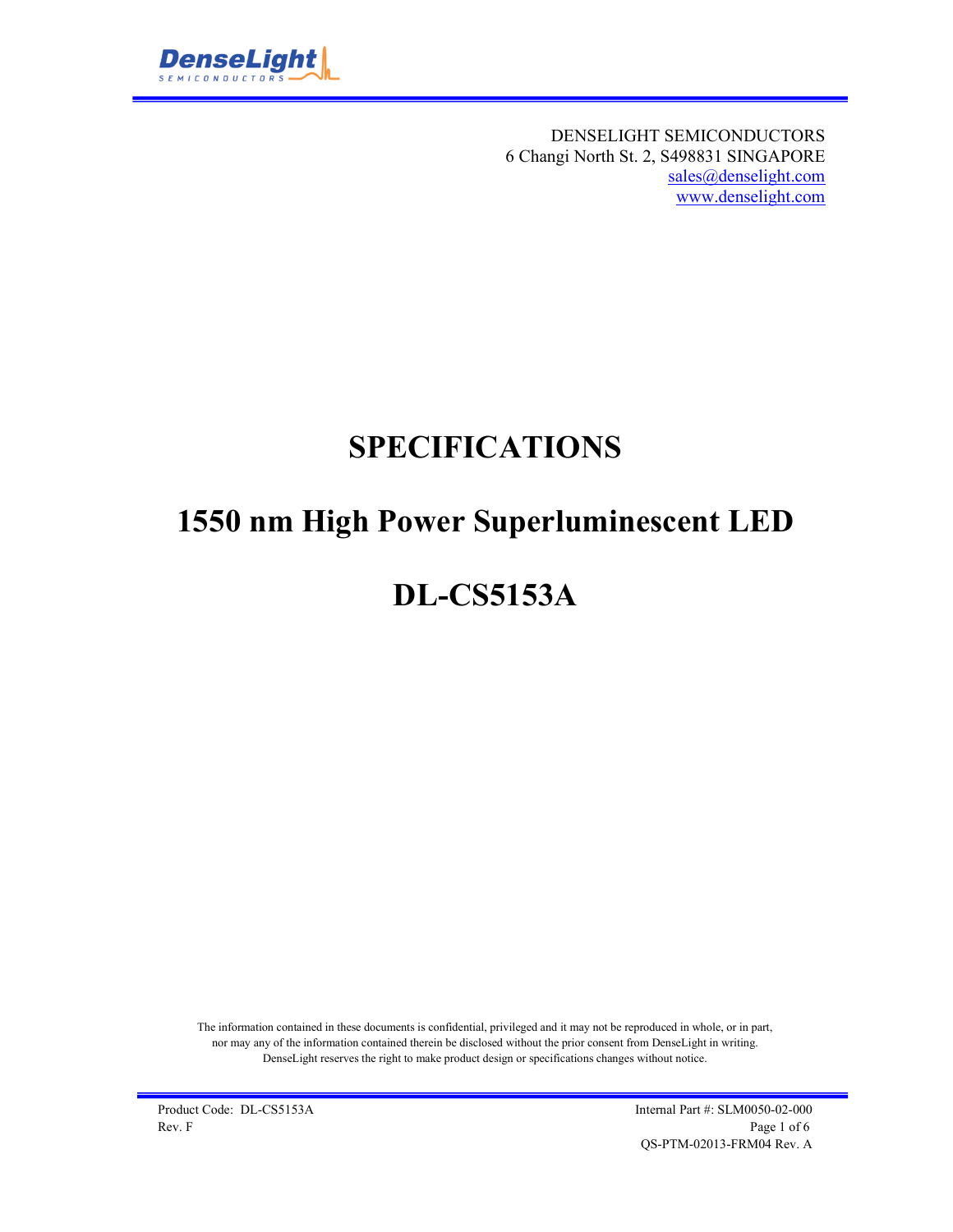

## **A. PRODUCT DESCRIPTION**

The DenseLight DL-CS5153A series is a broadband SLED that operates in a true inherent superluminescent mode. This superluminescent property generates broader band at higher drive currents in contrast to other conventional SLEDs which are ASE-based, where high drive tends to give narrower band. Its low coherence reduces Rayleigh backscattering noise. Coupled with high power and large spectral width, it offsets photoreceiver noise and improves spatial resolution (in OCT) and measurand sensitivity (in sensors). The SLED is available in 14-pin BTF package. It is compliance with the requirements of Bellcore Document GR-468-CORE.

Enabled by Dense $\text{PIC}^{\text{TM}}$  spread spectra bandgap engineering technology, future generations of DenseLight SLEDs promise higher chip powers (up to 50mW possible), and broader spectral bands (beyond 120nm). Higher levels of integration may feature integrated SLEDs with phase modulators, optical couplers and photodetectors into a complete optical sensor chipset.

For responsive prototyping enquiries please email:  $info@density$ 

#### **B. FEATURES**

- Ex-fiber output power of >15mW
- 3dB bandwidth of >35nm
- Typical spectral modulation of 0.2dB
- 14-pin BTF package
- SM fiber

### **C. APPLICATIONS**

- Fiber Optic Gyroscope
- Optical Test Instrument
- Fiber Optic Sensors
- Fiber Optic Communications
- Optical Coherence Tomography
- Biomedical Imaging Device
- Clinical Healing Equipment

The information contained in these documents is confidential, privileged and it may not be reproduced in whole, or in part, nor may any of the information contained therein be disclosed without the prior consent from DenseLight in writing. DenseLight reserves the right to make product design or specifications changes without notice.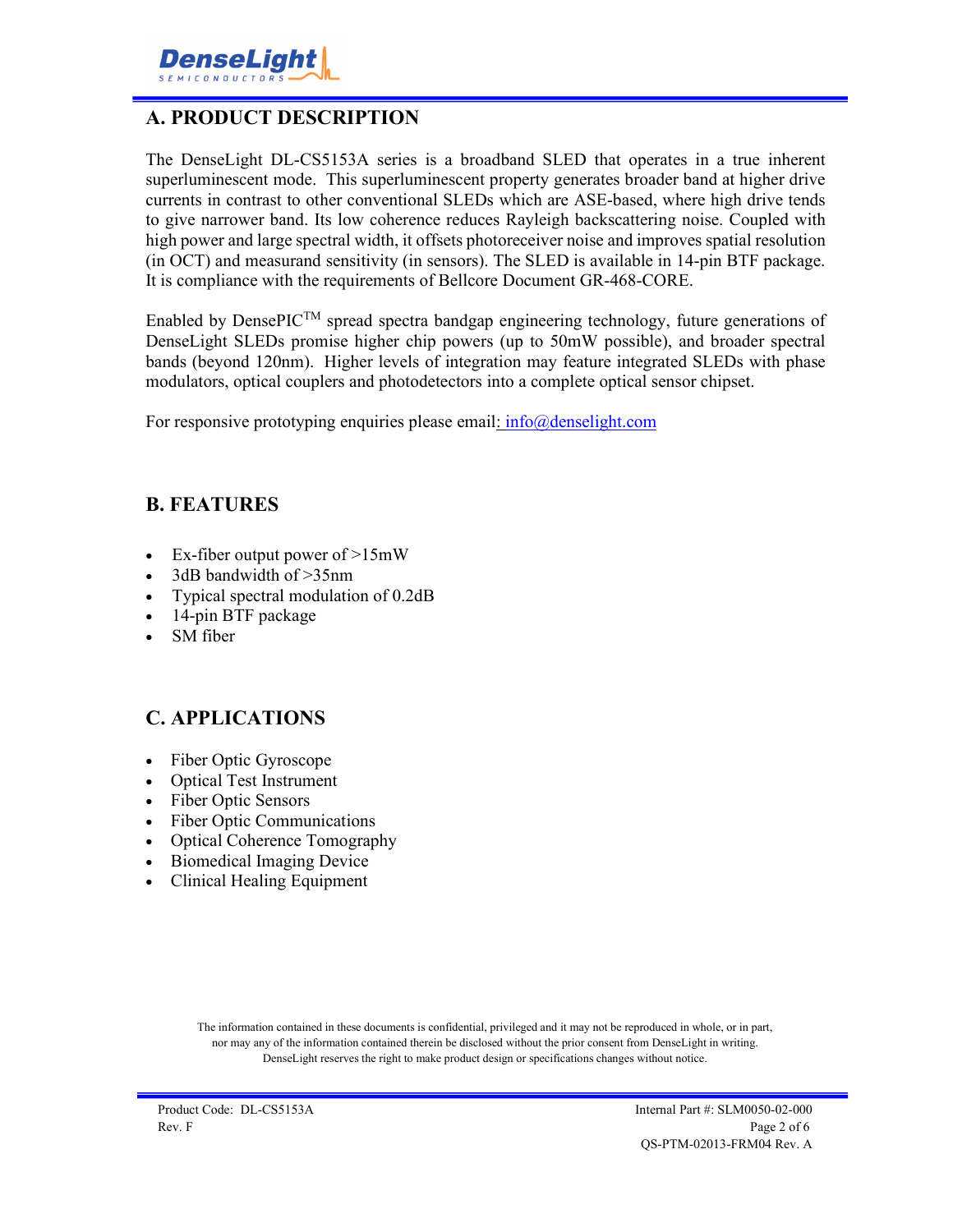

## **D. ABSOLUTE MAXIMUM RATINGS**

| <b>Parameter</b>                | <b>Symbol</b>     | <b>Condition</b>    | Min      | <b>Max</b>     | Unit            |
|---------------------------------|-------------------|---------------------|----------|----------------|-----------------|
| Reverse voltage                 | $\rm V_R$         |                     |          | $\mathfrak{D}$ | V               |
| Forward current                 | $I_F$             |                     |          | 400            | mA              |
| Forward voltage                 | $V_{\rm F}$       | $I_{op}$            |          | 2.5            | V               |
| Case temperature                | $T_c$             | $I_{op}$            | $-40$    | 70             | $\rm ^{\circ}C$ |
| $SLED$ temperature <sup>1</sup> | T <sub>SLED</sub> | $I_{op}$            | $\Omega$ | 70             | $\rm ^{\circ}C$ |
| Thermoelectric cooler voltage   | $\rm V_{TEC}$     |                     |          | 3.0            | V               |
| Thermoelectric cooler current   | I <sub>TEC</sub>  |                     |          | 1.8            | A               |
| Storage temperature             | $T_{\text{stg}}$  | Unbiased            | $-40$    | 85             | $\rm ^{\circ}C$ |
| Storage humidity                |                   |                     | 5        | 85             | %RH             |
| Electro static discharge (ESD)  | $\rm V_{ESD}$     | Human body<br>model |          | 500            | V               |
| Lead soldering temperature      | $S_{temp}$        |                     |          | 260            | $\rm ^{\circ}C$ |
| Lead soldering time             | $S_{time}$        |                     |          | 10             | sec             |

## **E. SPECIFICATIONS (TSLED = 25 C)**

| <b>Parameter</b>              | <b>Symbol</b>     | Condition         | Min                      | Typ  | <b>Max</b>               | Unit      |
|-------------------------------|-------------------|-------------------|--------------------------|------|--------------------------|-----------|
| Operating current             | $\mathbf{I}_{op}$ |                   | $\overline{\phantom{0}}$ |      | 350                      | mA        |
| Forward voltage               | $\rm V_F$         | $I_{op}$          | $\overline{\phantom{0}}$ |      | $\overline{2}$           | V         |
| Power in SMF                  | $P_{o}$           | $I_{op}$          | 15                       |      | $\overline{\phantom{a}}$ | mW        |
| Central wavelength            | $\lambda_{\rm C}$ | $\mathbf{I}_{op}$ | 1530                     | 1550 | 1570                     | nm        |
| Bandwidth                     | <b>B</b> FWHM     | $I_{op}$          | 35                       |      | $\overline{\phantom{0}}$ | nm        |
| Spectrum modulation           | R                 | $I_{op}$          | $\overline{\phantom{a}}$ | 0.2  | 0.4                      | dB        |
| Thermistor resistance         | $R_{therm}$       | $T = 25 °C$       | 9.5                      | 10   | 10.5                     | $k\Omega$ |
| Thermoelectric cooler voltage | $V_{\rm TEC}$     | $\mathbf{I}_{op}$ | $\overline{\phantom{0}}$ |      | 2.5                      | V         |
| Thermoelectric cooler current | <b>I</b> TEC      | $\mathbf{I}_{op}$ | $\overline{\phantom{0}}$ |      | 1.1                      | A         |

 $1$  T<sub>SLED</sub> is monitored by internal thermistor with external pin out.

The information contained in these documents is confidential, privileged and it may not be reproduced in whole, or in part, nor may any of the information contained therein be disclosed without the prior consent from DenseLight in writing. DenseLight reserves the right to make product design or specifications changes without notice.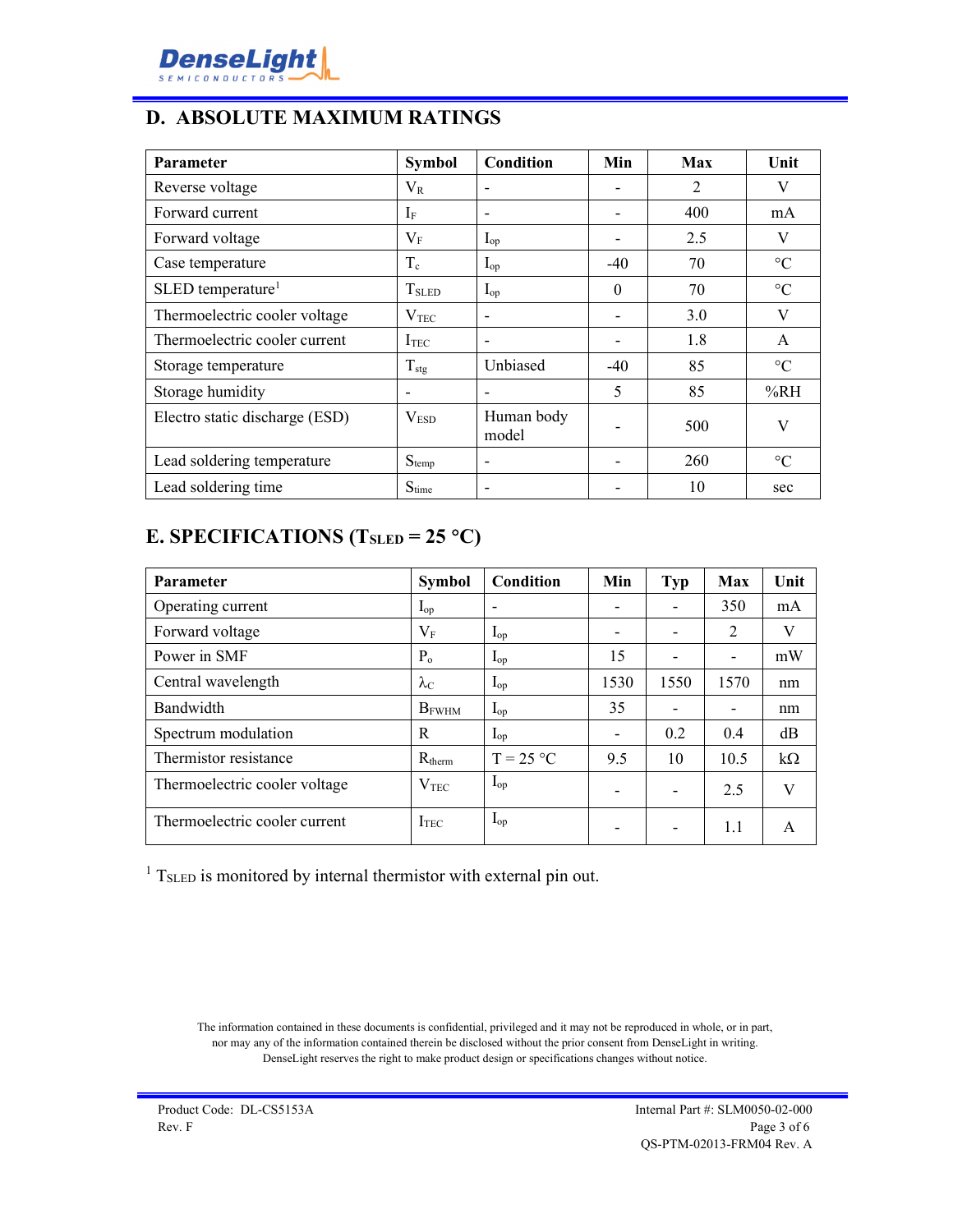

### **F. PACKAGE**

#### **BTF package**

| Part                 | <b>Description</b>     |
|----------------------|------------------------|
| Package type         | <b>BTF</b>             |
| Fiber:               | <b>SMF-28</b>          |
| <b>MFD</b>           | $10 \mu m$             |
| Cladding diameter    | $125 \mu m$            |
| Coating diameter     | $245 \mu m$            |
| Jacket               | $900 \mu m$ loose tube |
| Fiber pigtail length | lm                     |
| Fiber bending radius | $>40$ mm               |
| Connector            | FC/APC                 |
| Dimensions           | See figure             |



|                | Pin Assignment     |                               |
|----------------|--------------------|-------------------------------|
| 1              | TEC+               |                               |
| $\overline{2}$ | THERMISTOR         | 5<br>$\overline{4}$<br>6      |
| 3              |                    |                               |
| 4              |                    |                               |
| 5              | <b>THE RMISTOR</b> |                               |
| 6              |                    |                               |
|                |                    |                               |
| 8              |                    |                               |
| 9              |                    |                               |
| 10             | SLED ANODE +       |                               |
| 11             | SLED CATHODE -     | 8<br>9<br>10<br>$\rightarrow$ |
| 12             |                    |                               |
| 13             | CASE               |                               |
| 14             | TEC -              |                               |
|                |                    |                               |

The information contained in these documents is confidential, privileged and it may not be reproduced in whole, or in part, nor may any of the information contained therein be disclosed without the prior consent from DenseLight in writing. DenseLight reserves the right to make product design or specifications changes without notice.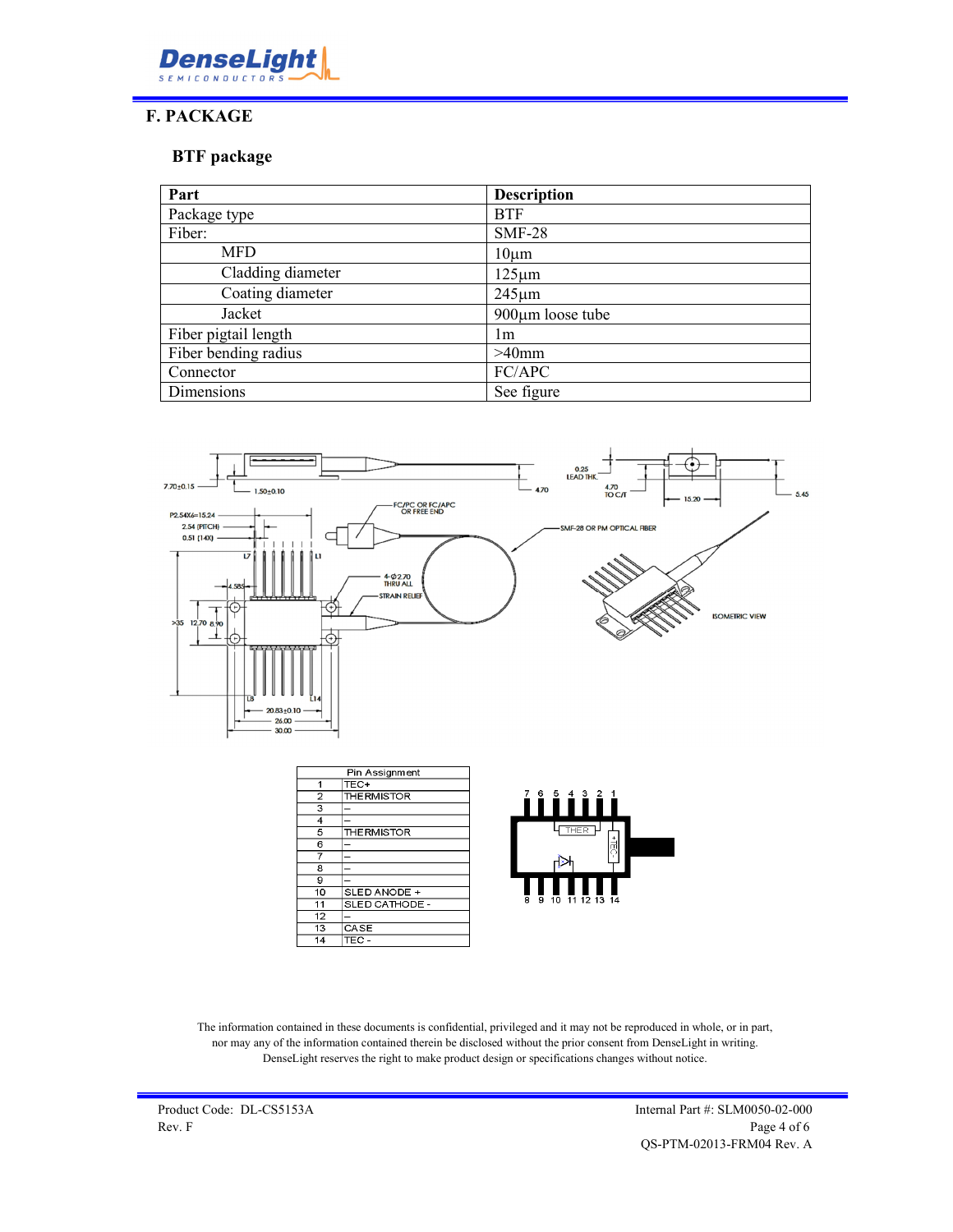

### **G. TYPICAL PERFORMANCE CHARACTERISTICS**

Operating condition:  $T_{\text{SLED}} = 25 \text{ °C}$ 



**P-I Curve**



**Spontaneous Emission Spectrum**







**Spectrum Modulation**

The information contained in these documents is confidential, privileged and it may not be reproduced in whole, or in part, nor may any of the information contained therein be disclosed without the prior consent from DenseLight in writing. DenseLight reserves the right to make product design or specifications changes without notice.

Product Code: DL-CS5153A Internal Part #: SLM0050-02-000 Rev. F  $\qquad \qquad$  Page 5 of 6 QS-PTM-02013-FRM04 Rev. A